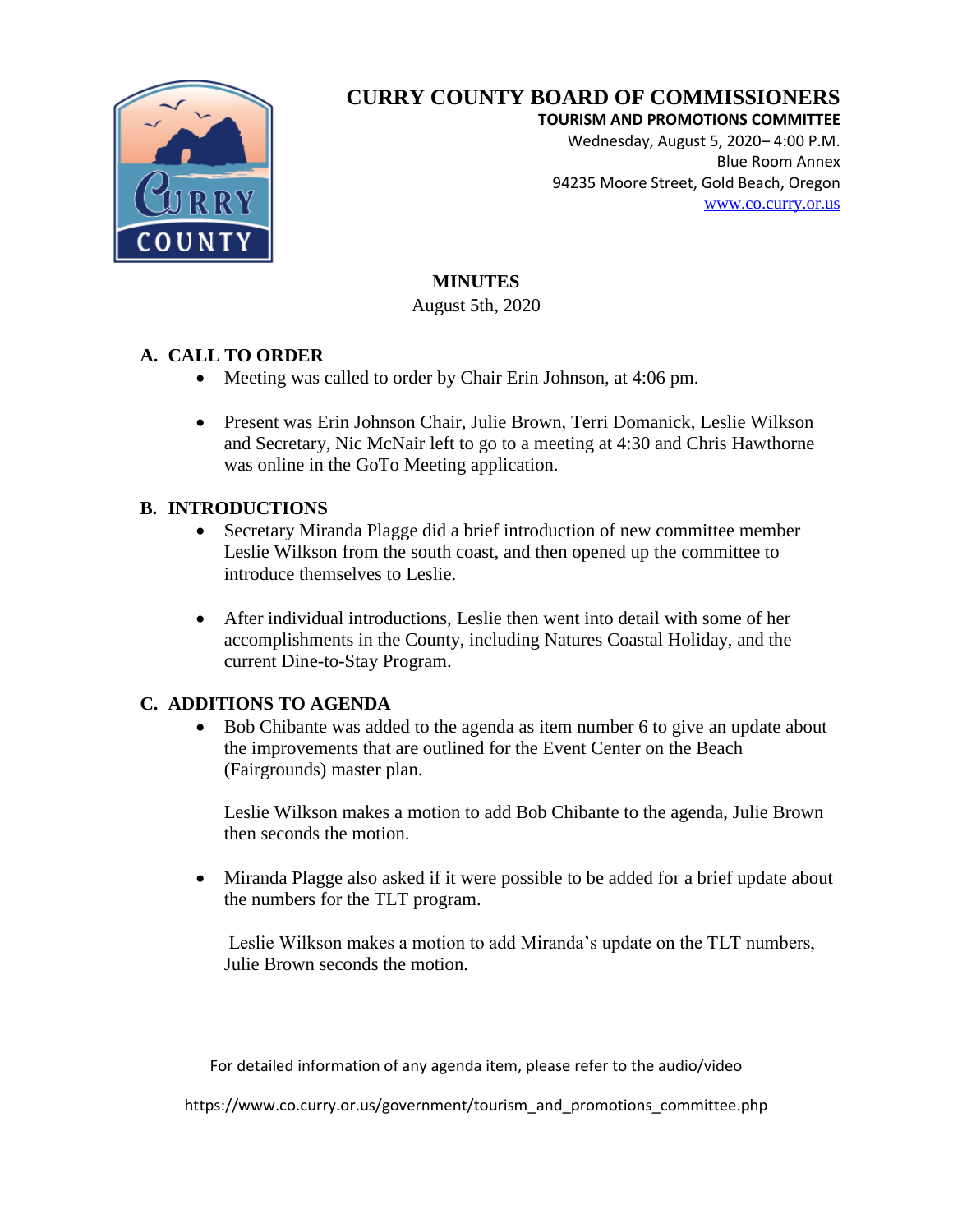

#### **TOURISM AND PROMOTIONS COMMITTEE**

Wednesday, August 5, 2020– 4:00 P.M. Blue Room Annex 94235 Moore Street, Gold Beach, Oregon [www.co.curry.or.us](http://www.co.curry.or.us/)

# **D. DISCUSSION ITEMS**

### **Update on TLT numbers**

- Plagge stated that July's performance was beyond the anticipated reporting due to COVID-19.
- Plagge also stated that both the Tourism-Promotion Committee and the fairgrounds will receive upwards of \$50,000 for the last quarter of collection for fiscal year 2019-2020 and near \$310,000 overall for the entire program (including Sheriff and Fairgrounds).
- Plagge answered the question about how funds are dispersed --dispersing the funds was never written into the ordinance Plagge states, but was told that the best course of action would be to put in a written request for the monies and would be the same for Sheriff.

## **Membership into ODA**

 Julie Brown stateed that it would be a vital step for the County to become a part of an association that will speak on behalf of Destination Management Organizations (DMOs). Miranda Plagge explained that DMO's do not have the opportunity to always communicate with Travel Oregon directly because Travel Oregon doesn't have the capacity to manage all the DMO's in the state. Plagge went on to explain how the networking of information will work and how she has already networked information shared in good faith by Alana Hughes who is head of Oregon Destination Association. Plagge asked if there were any other questions, with no questions Plagge asked Chair Erin Johnson for a vote.

Terri Domanick made a motion to join ODA for \$500.

#### *Discussion ensued:*

Julie Brown asked "who would administer that program?" Plagge said that she would.

For detailed information of any agenda item, please refer to the audio/video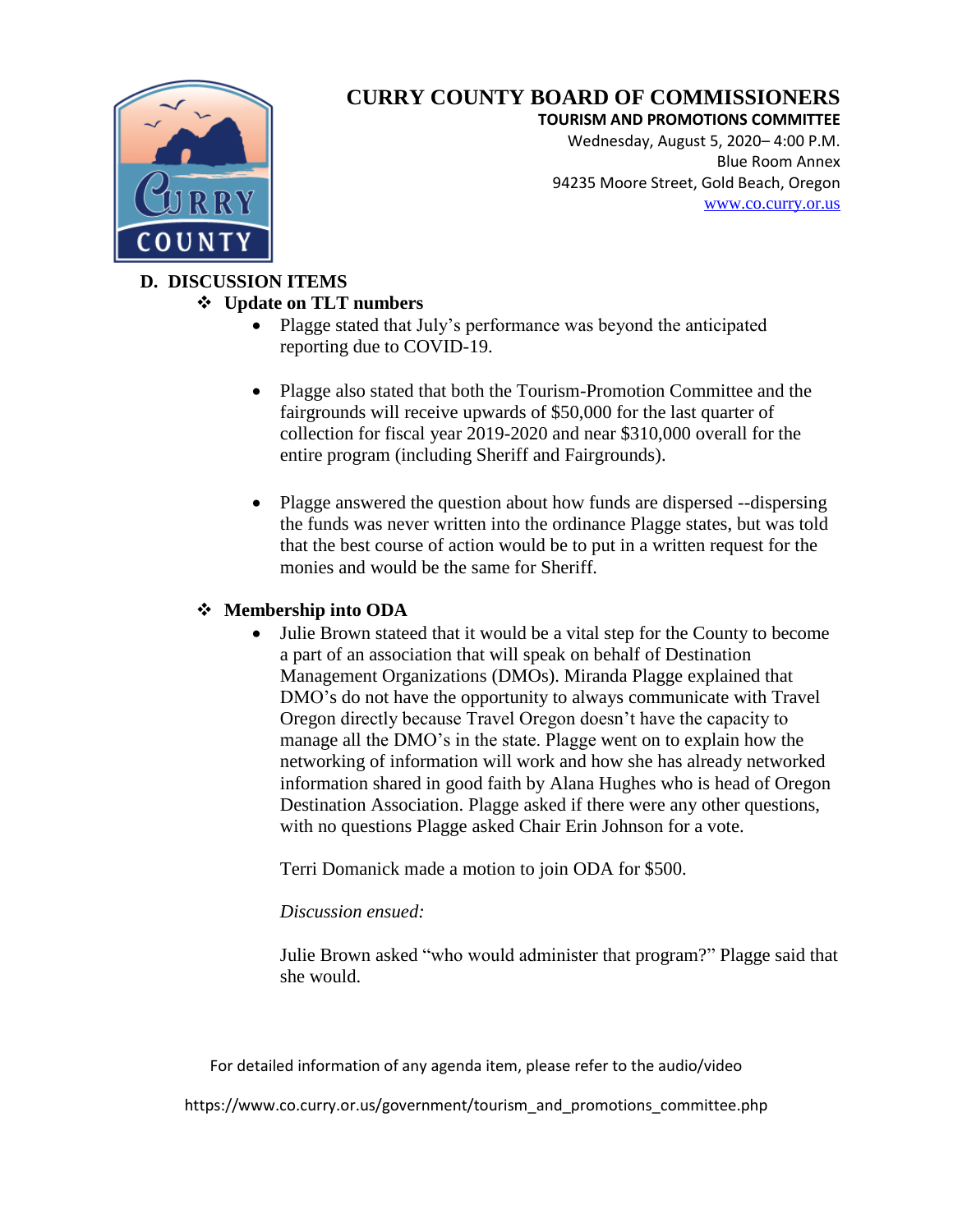

**TOURISM AND PROMOTIONS COMMITTEE**

Wednesday, August 5, 2020– 4:00 P.M. Blue Room Annex 94235 Moore Street, Gold Beach, Oregon [www.co.curry.or.us](http://www.co.curry.or.us/)

Chair Erin Johnson suggested that the committee had its own County web page; Plagge agreed it was something she had planned on tackling soon. Johnson mentioned it should be the next item on the list. Plagge suggested it would be on the County site, and Leslie Wilkson made a suggestion that we mirror the page on the Travel Curry Coast and Plagge agreed.

Julie Brown made the second motion, and Chair Erin Johnson asked for vote. Motion carried 5 to 0 (Julie Brown-Yes; Erin Johnson- Yes; Terri Domanick-Yes; Leslie Wilkson-Yes; Chris Hawthorne-Yes; Nic McNair absent for vote).

#### **Tourism and Promotion infrastructure**

 Miranda Plagge suggested that the item be tabled until the next meeting, as it would require a full meeting on its own. Julie Brown also suggested it should have its own meeting and made a motion to table the item and have it on the next meeting.

#### *Discussion ensued:*

Chair Erin Johnson suggests that we should also perhaps schedule two meetings a month until we can catch up.

Dianne Schofield seconds the motion to table item and put it on the next meeting agenda.

Leslie Wilkson suggested the next meeting be a workshop.

Julie Brown made a motion to have the next meeting workshop with no outside discussion. Leslie Wilkson seconded the motion.

Motion carried 4-0 (Julie Brown-Yes; Erin Johnson- Yes; Terri Domanick-Yes; Leslie Wilkson-Yes; Chris Hawthorne and Nic McNair absent for vote).

For detailed information of any agenda item, please refer to the audio/video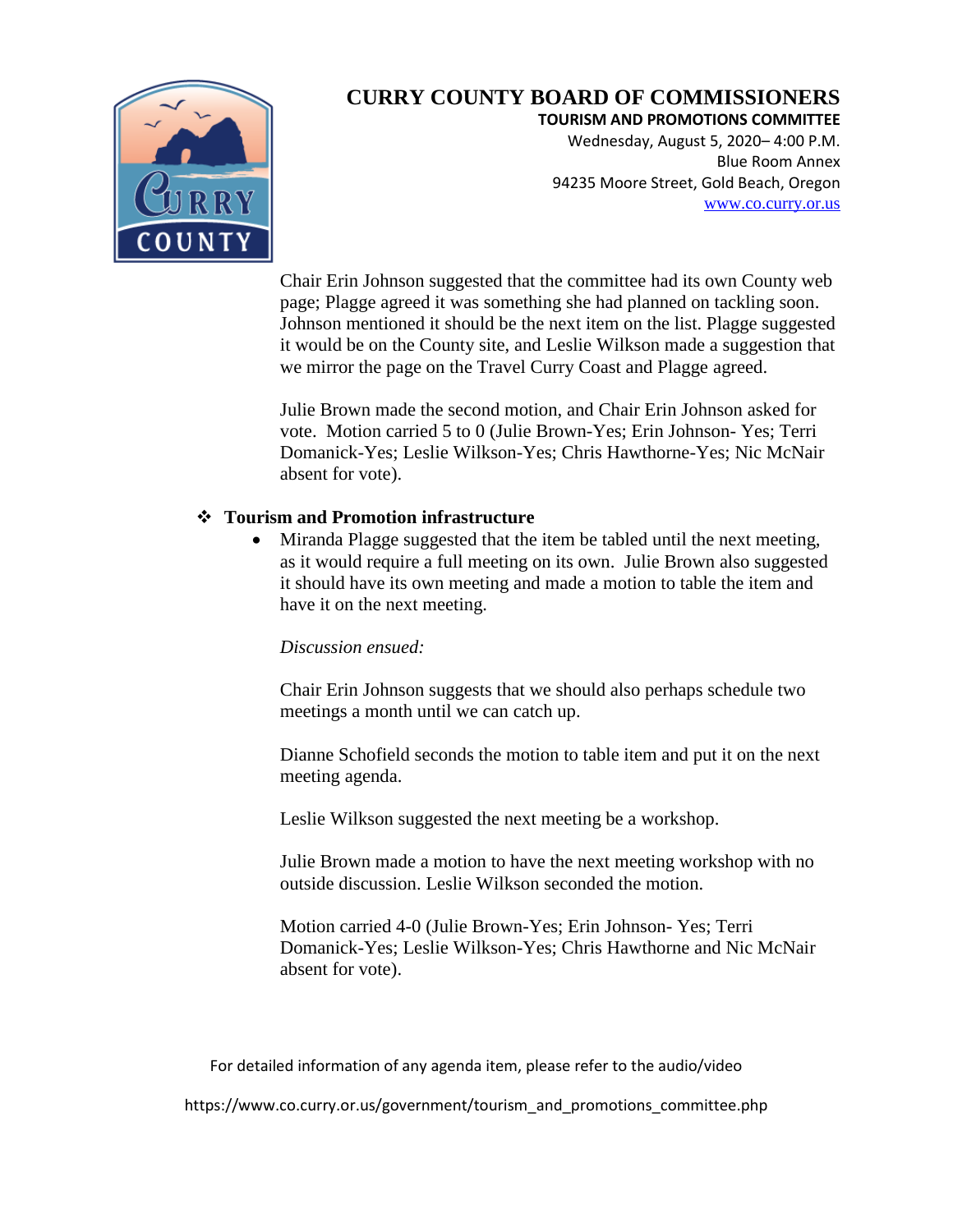

**TOURISM AND PROMOTIONS COMMITTEE**

Wednesday, August 5, 2020– 4:00 P.M. Blue Room Annex 94235 Moore Street, Gold Beach, Oregon [www.co.curry.or.us](http://www.co.curry.or.us/)

The Workshop was scheduled for August  $26<sup>th</sup>$  at 4pm.

## **Dine to Stay in Curry Program**

 Leslie Wilkson began by asking if anyone had heard about the program; a few had. Wilkson went into detail about the coupon program that had been successful with the partnerships of volunteers (Wilkson and Kathleen Dickson), the city of Brookings and Summer Matteson for Curry County.

Wilkson talked about the history, conception and birth of the program. Wilkson highlighted the program started in restaurants for phase 1, but was not without its lessons along the way.

Wilkson then went on to say that they are now working on a phase 2 which would include lodging, and how the Committee could possibly help in teaching technology to local businesses, which would help with implementation.

#### **TSOC Fall Locals Campaign**

 Miranda Plagge talked about how she was asked to participate in a campaign for the Southern Coast that would entice "locals," to go out and explore surrounding towns near them. The campaign is headed by TSOC/OSCRTN and participating DMO's. The campaign is scheduled to start at the end of September but stated nothing is in stone just yet with the fluidity of COVID-19.

#### *Discussion ensued:*

Julie Brown stated that it sounded like a good program, and the committee could perhaps participate depending on the deadline and the infrastructure workshop.

Leslie Wilkson went on to say she would like to know where the media buys would be, and what would be the end date, so the committee or any local program is not fighting for the same exposure at the same time.

For detailed information of any agenda item, please refer to the audio/video